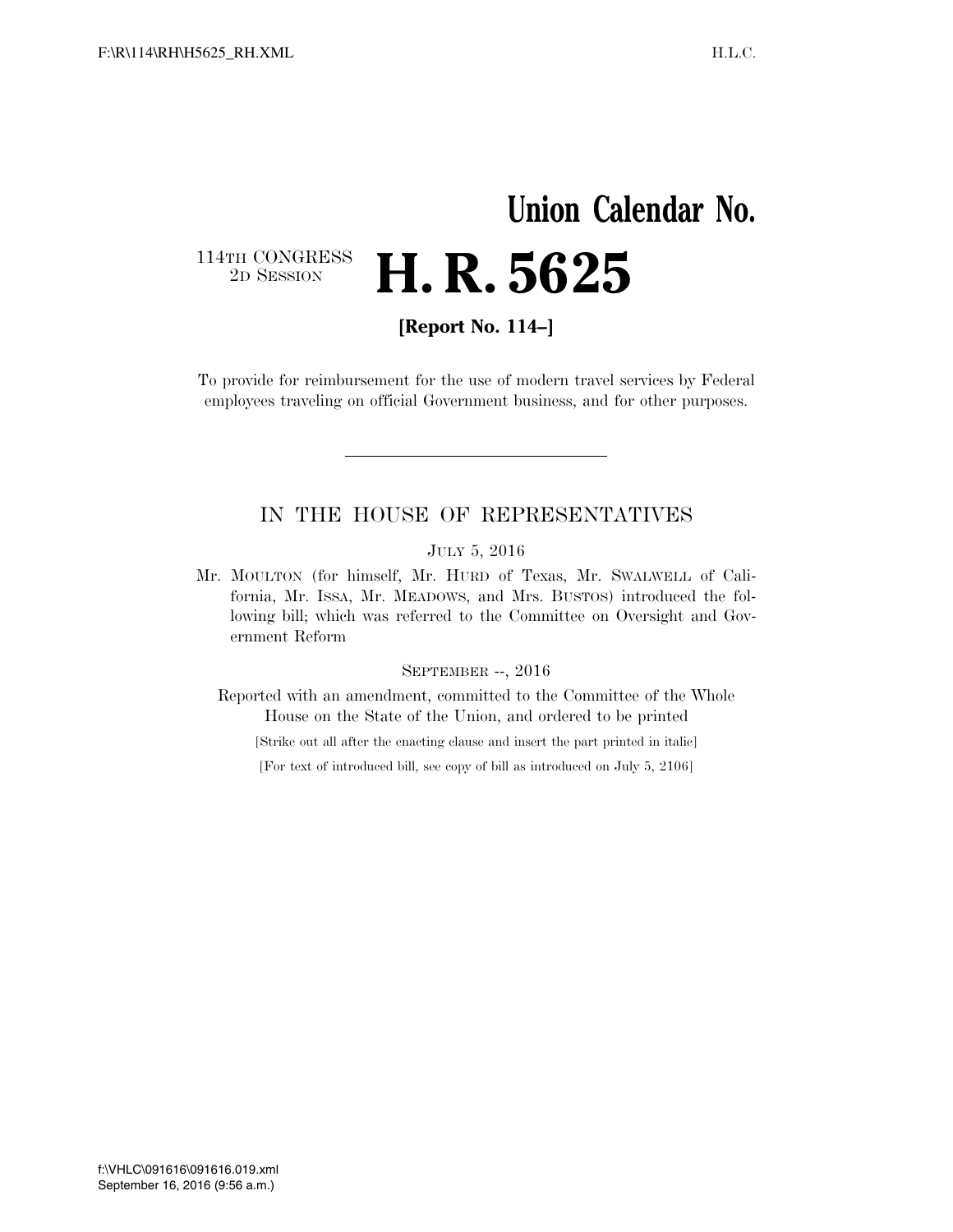# **A BILL**

To provide for reimbursement for the use of modern travel services by Federal employees traveling on official Government business, and for other purposes.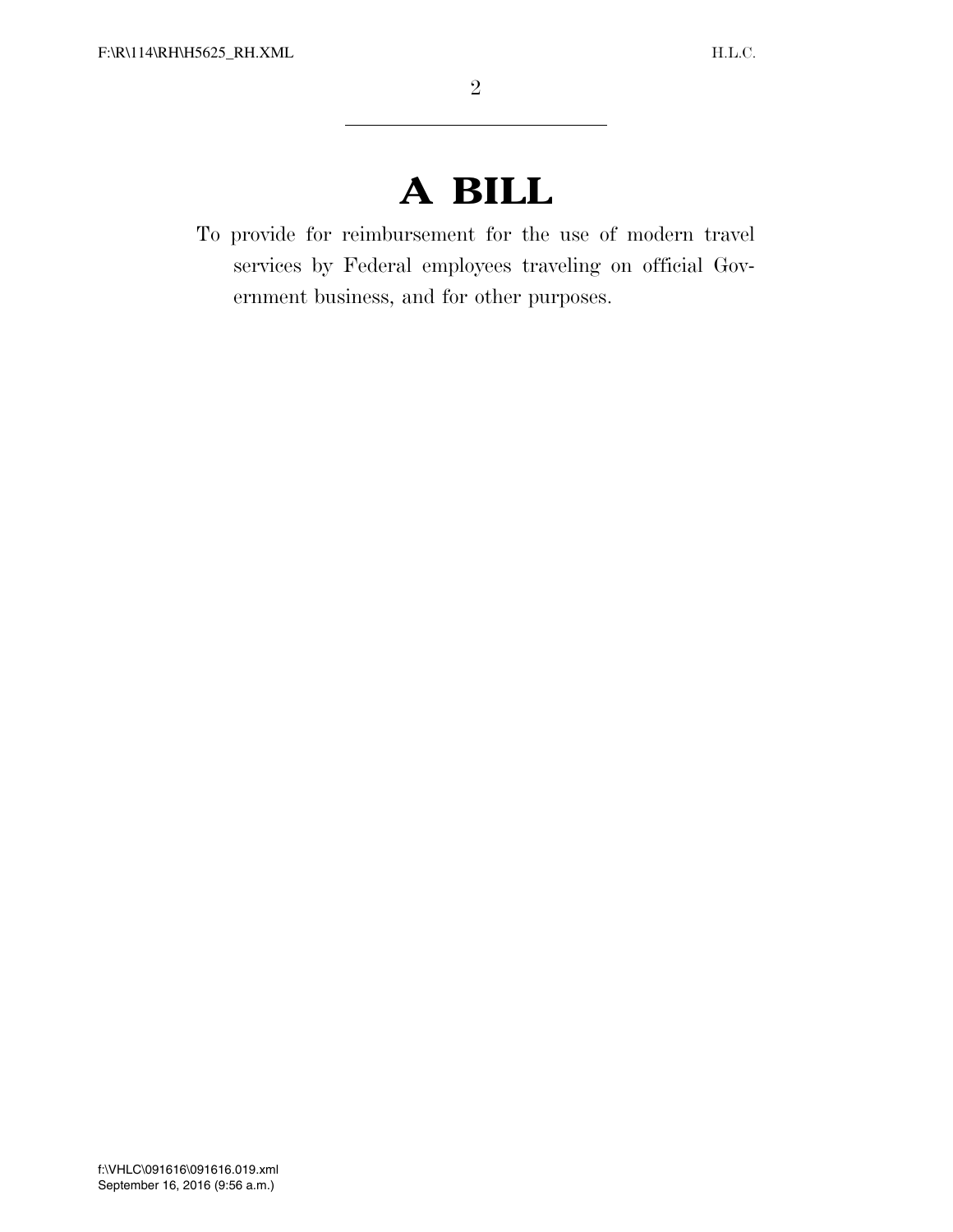*Be it enacted by the Senate and House of Representa- tives of the United States of America in Congress assembled, SECTION 1. SHORT TITLE. This Act may be cited as the ''Modernizing Govern-*

*ment Travel Act''.* 

## *SEC. 2. FEDERAL EMPLOYEE REIMBURSEMENT FOR USE OF MODERN TRAVEL SERVICES.*

 *(a) IN GENERAL.—Not later than 90 days after the date of enactment of this Act, the Administrator of General Services shall prescribe regulations under section 5707 of title 5, United States Code, to provide for the reimburse- ment for the use of a transportation network company or innovative mobility technology company by any Federal employee traveling on official business under subchapter I of chapter 57 of such title, except that the Director of the Administrative Office of the United States Courts shall pre- scribe such regulations with respect to employees of the judi-cial branch of the Government.* 

*(b) DEFINITIONS.—In this section:* 

 *(1) INNOVATIVE MOBILITY TECHNOLOGY COM- PANY.—The term ''innovative mobility technology company'' means an organization, including a cor- poration, limited liability company, partnership, sole proprietorship, or any other entity, that applies tech-nology to expand and enhance available transpor-*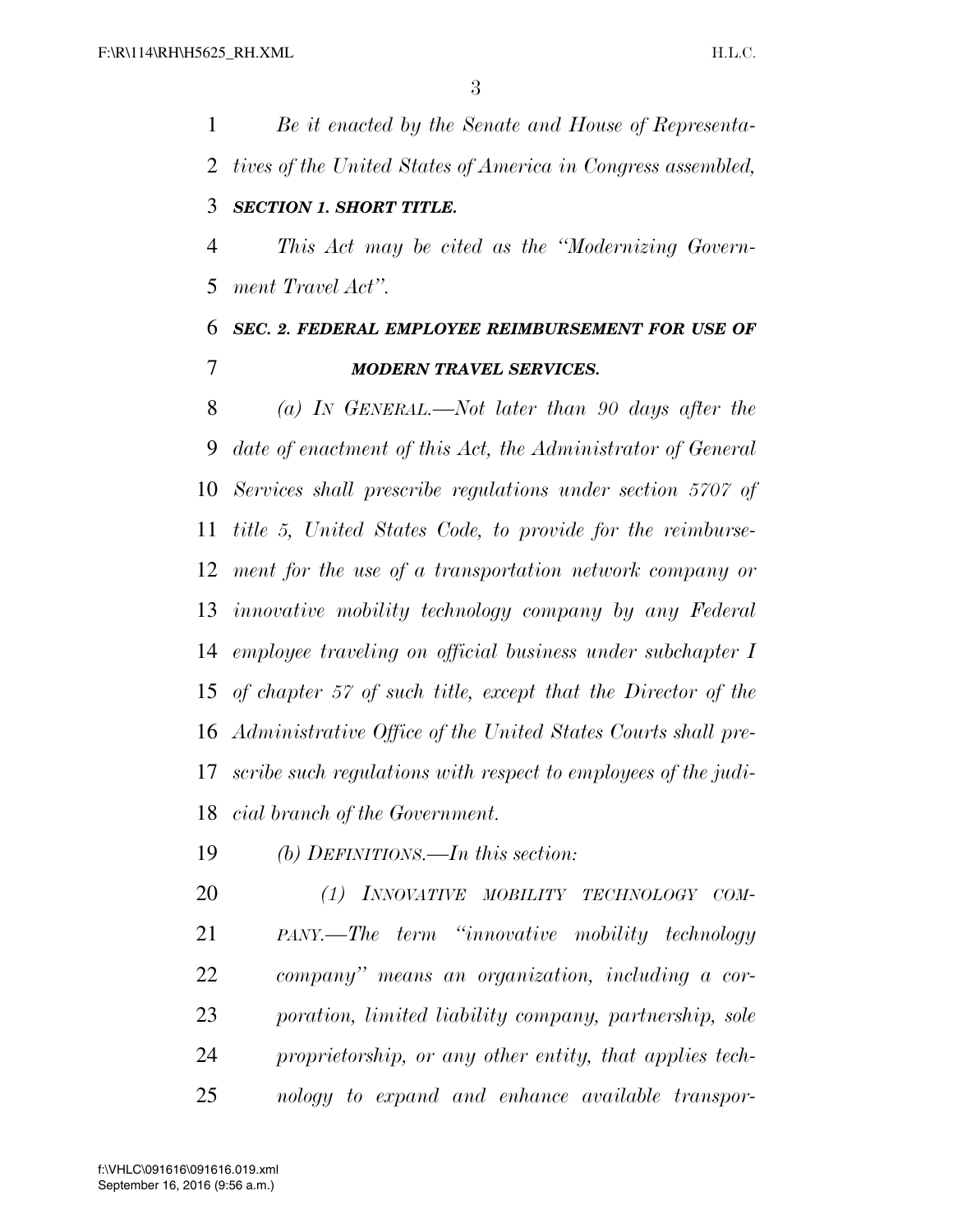*tation choices, better manage demand for transpor- tation services, and provide alternatives to driving alone.* 

 *(2) TRANSPORTATION NETWORK COMPANY.—The term ''transportation network company'' means a cor- poration, partnership, sole proprietorship, or other entity, that uses a digital network to connect riders to drivers affiliated with the entity in order for a driver to provide transportation services to a rider.* 

### *SEC. 3. REPORT ON TRANSPORTATION COSTS.*

 *Section 5707(c) of title 5, United States Code, is amended to read as follows:* 

 *''(c)(1) Not later than November 31 of each year, the head of each agency shall submit to the Administrator of the General Services, in a format prescribed by the Admin- istrator and approved by the Director the Office of Manage-ment and Budget—* 

 *''(A) data on total agency payments for such items as travel and transportation of people, average costs and durations of trips, and purposes of official travel;* 

 *''(B) data on estimated total agency payments for employee relocation; and* 

 *''(C) an analysis of the total costs of transpor-tation service by type, and the total number of trips*